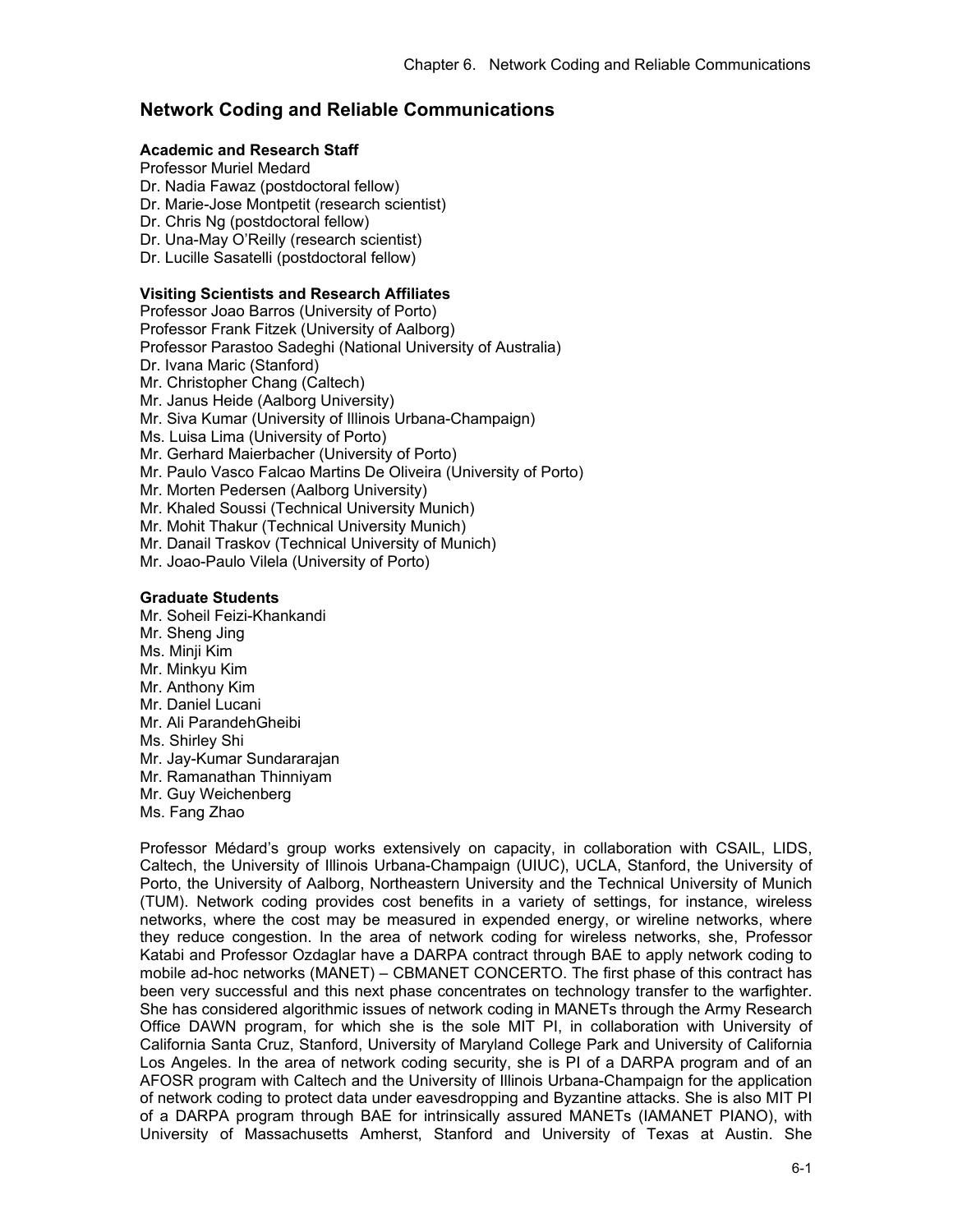investigates the general applicability of network coding to wireless systems through a NSF contract with Professor Katabi on XORs in the air.

In the area of information theory, Professor Medard has obtained, with Professors Ozdaglar, Shah and Zheng, a DARPA contract for the study of information theory for MANETs (ITMANET) with UIUC, TUM, Stanford and Caltech. This work has led to work on multiple access power control, distributed functional compression and analog network coding. She has also investigated fundamental coding issues in network coding through an NSF ITR project with Caltech, UIUC and Alcatel/Lucent Bell Laboratories.

Professor Medard also works in the area of optical network performance, reliability and robustness. With Professor Chan, she conducts research in the area of optical network capacity and optical access networks through an NSF FIND contract. Under the DARPA FONA project for optical networks, she and Professor Chan are investigating the limits of reliability of optical networks.

Professor Medard has also explored new areas at the intersection of communications and biochemistry for genomics and spectroscopy in collaboration with the Broad Institute and the Department of Chemistry.

## **1. Information Theory for MANETs**

## **Sponsor:**

DARPA ITMANET under the FLOWS project

The purpose of this project is to investigate the information-theoretic limits of MANETs. The intrinsic limits consider topology, bandwidth, delay, capacity and energy.

As part of this project, we have considered, with the late Professor Koetter of the technical University of Munich and Professor Effros of Caltech, a theory of network equivalence. Given a network of noisy, independent, memoryless links, a collection of demands can be met on the given network if and only if it can be met on another network where each noisy link is replaced by a noiseless bit pipe with throughput equal to the noisy link capacity. This result subsumes previous separation results in the special case of multicast demands but does so without resorting to calculating capacity regions since that approach is infeasible for our more general problem. This claim has a number of surprisingly powerful consequences. Not only would it show separation between channel and network coding for arbitrary networks and arbitrary demands, also, many network information theoretic questions are naturally asked in the light of this combinatorial perspective. For example, the classical result that feedback does not increase the capacity of a point-to-point link now can be proven in two ways. The first is the information theoretic argument that shows that the channel has no information that is useful to the transmitter that the transmitter does not already know. The second simply observes that the min-cut between transmitter and receiver is the same with or without feedback, which is obvious from the given equivalence. Most importantly, this statement reveals that at the heart of information theory lie combinatorial problems involving finding the rate region for error-free networks.

We also consider, with the late Professor Koetter and his students, the issue of network capacity in the context of scheduling. Traditional techniques have sought to preclude interference in networks, by attempting to maintain orthogonality in transmissions. We address the problem of maximizing the throughput for network coded multicast traffic in a wireless network in the bandwidth limited regime. For the joint scheduling and subgraph selection problem, we model valid network configurations as stable sets in an appropriately defined conflict graph. The problem formulation separates the combinatorial difficulty of scheduling from the arising optimization problem and facilitates the application of less complex scheduling policies. Lagrangian relaxation gives rise to a distributed algorithmic solution when combined with greedy scheduling. Simulation results show that our technique is nearly optimal and outperforms heuristics such as orthogonal scheduling by a large margin.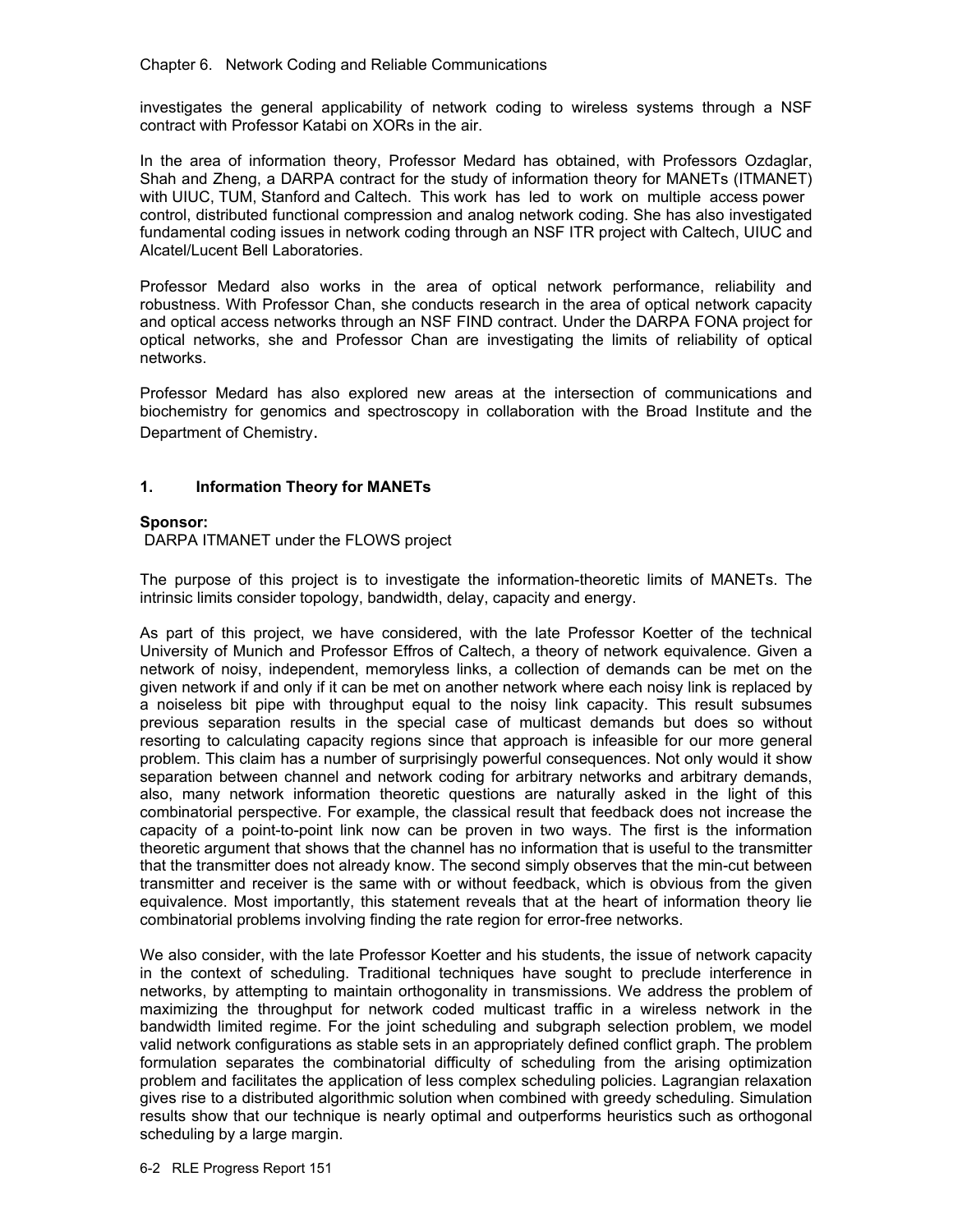

Maximum throughput with network coded scheduling allowing better performance than orthogonal scheduling and approximate two-hop orthogonal scheduling.

## **2. Practical approaches to wireless network coding**

## **Sponsors:**

.

NSF XORs in the air DARPA CBMANET ARO DAWN program

Wireless networks suffer from interference and, in some cases, considerable delay. We have considered how to create practical schemes that allow us to design network coding mechanisms in the context of wireless settings, so that physical layer issues are explicitly taken into account in the development of our codes. Such issues are of particular importance in MANETs, where the paucity of resources, the variability of the topology and the uncertainty in the channels render the physical layer effects particularly challenging.

With Professor Fitzek of University of Aalborg, Professor Milica Stojanovic of Northeastern University and our student, we propose a linear network coding scheme to disseminate a finite number of data packets in arbitrary networks. The setup assumes a packet erasure channel, slotted time, and that nodes cannot transmit and receive information simultaneously. The dissemination process is completed when all terminals can decode the original data packets. We also assume a perfect knowledge of the information at each of the nodes, but not necessarily a perfect knowledge of the channel. A centralized controller decides which nodes should transmit, to what set of receiver nodes, and what information should be broadcasted. We show that the problem can be thought of as a scheduling problem, which is hard to solve. Thus, we consider the use of a greedy algorithm that only takes into account the current state of the system to make a decision. The proposed algorithm tries to maximize the impact on the network at each slot, i.e. maximize the number of nodes that will benefit from the coded packet sent by each active transmitter. We show that our scheme is considerably better, in terms of the number of slots to complete transmission, than schemes that choose the node with more information as the transmitter at every time slot.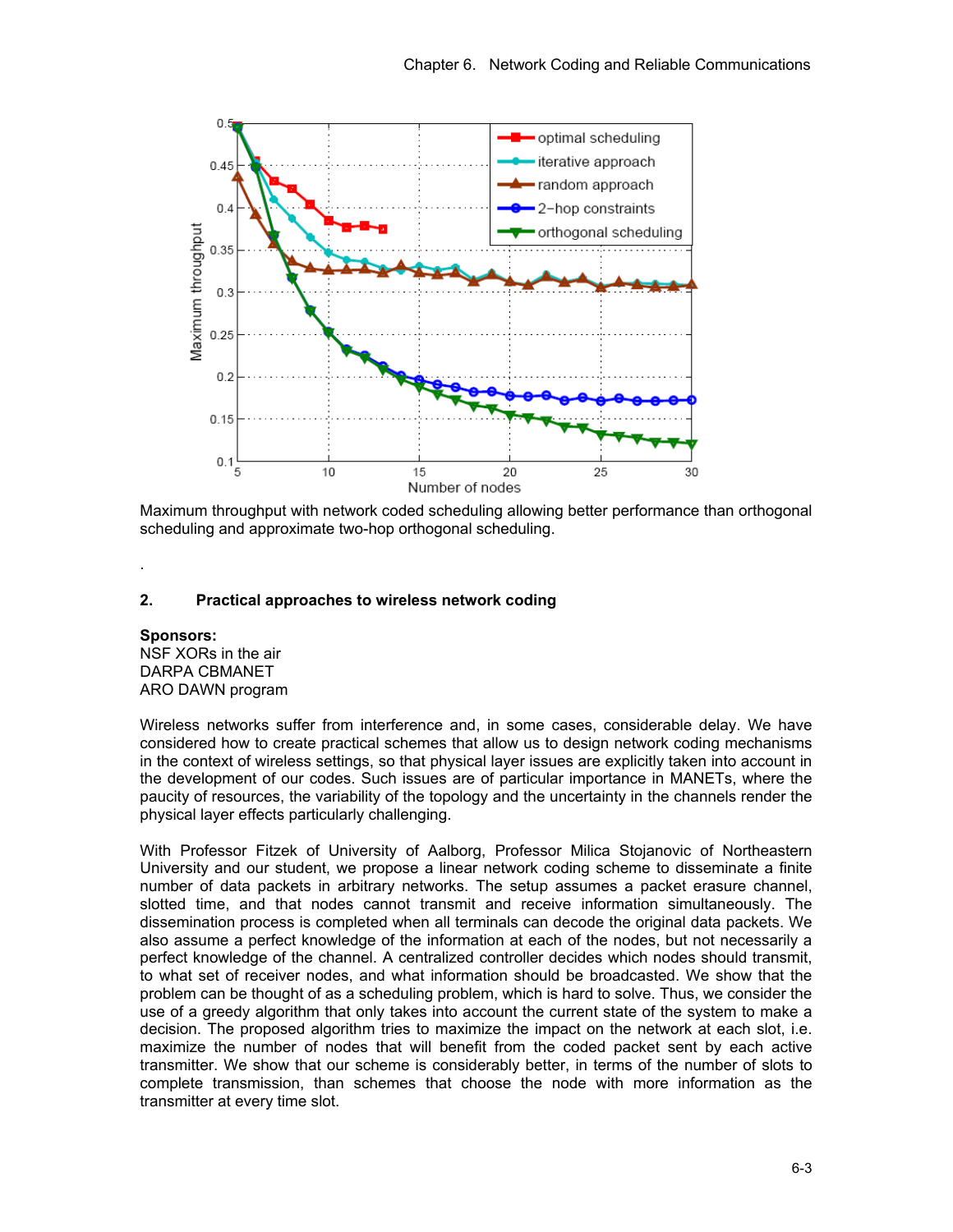

Network coding dissemination through the node with most impact rather than the node with the most degrees of freedom.

One of the concerns in the implementation of network coding is the complexity associated with using coding over fields larger than two. With Professor Stojanovic and our student, we study the effect of the field size on the performance of random linear network coding for time division duplexing channels we have previously proposed. In particular, we study the case of a node broadcasting to several receivers. We show that the effect of the field size can be included in the transition probabilities of the Markov chain model of the system. Also, we have derived an improved upper bound on the mean number of coded packets required to decode M original data packets using random linear network coding. This bound shows that even if the field size is 2, i.e. we perform XORs amongst randomly selected packets from the pool of M original ones, we will need on average at most M+2 coded packets in order to decode. Thus, there will be only a very small degradation in performance if M is large. Our numerical results show that the mean completion time of our scheme with a field size of 2 is close in performance to our scheme when we use larger field sizes. We also show that as M increases, the difference between using a field size of 2 and larger field sizes decreases. Finally, we show that we can get very close to the optimal performance with small field sizes, e.g. a field size of 4 or 8, even when M is not very large.

## **3. Security aspects of network coding**

#### **Sponsors:**

DARPA IAMANET program

Network coding provides new possibilities for security but also poses new challenges for traditional security techniques.

With Professor Barros of Porto and our student, we propose a scheme, called the algebraic watchdog for wireless network coding, in which nodes can detect malicious behaviors probabilistically, police their downstream neighbors locally using overheard messages, and, thus, provide a secure global self-checking network. Unlike traditional Byzantine detection protocols which are receiver based, this protocol gives the senders an active role in checking the node downstream. This work is inspired by Marti et al.'s watchdog-pathrater, which attempts to detect and mitigate the effects of routing misbehavior. We develop a graphical model to understand the inference process nodes execute to police their downstream neighbors; as well as to compute, analyze, and approximate the probabilities of misdetection and false detection. In addition, we create an algebraic analysis of the performance using an hypothesis testing framework, that provides exact formulae for probabilities of false detection and misdetection.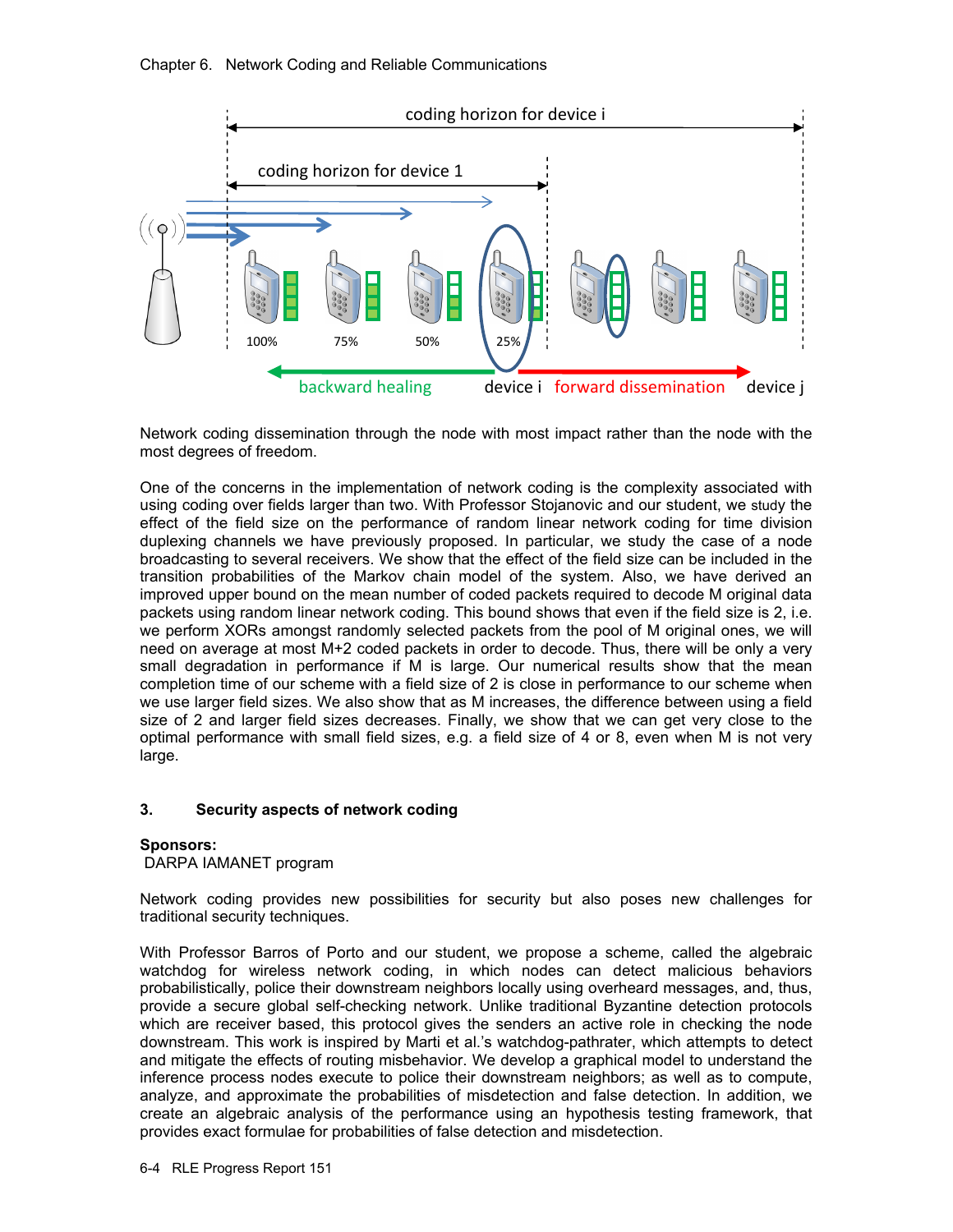Network coding's high throughput in settings with high erasure probabilities renders it particularly attractive for wireless video transmission. With Professor Barros and his students, we have created SPOC (Secure Practical Network Coding), which introduces a new paradigm for security in network coding: instead of encrypting the file directly, encryption is performed at the network coding layer. This paradigm offers striking advantages in comparison with end-to-end encryption of the data, especially for multimedia and streaming applications, where the number of cryptographic operations can become prohibitive. In this work, we evaluate and extend this paradigm for (1) delay sensitive applications and (2) successive refinement applications in which nodes have distinct levels of access to data. As part of our contribution, we present an information theoretic security analysis of the schemes, considerations on system aspects and simulations for wireless multimedia networks.

## **4. Optical networks**

#### **Sponsors:** DARPA FONA

Providing resilient service against failures is a crucial issue for today's optical networks because they operate at very high data rates and thus a single failure may cause a severe loss of data. A variety of protection techniques have been extensively studied for the fault-tolerant operation of optical networks of either ring or mesh topologies. Among them, we particularly focus on the path protection scheme with live back-up, which provides extremely fast recovery, requiring action only from the receiving node. A conventional way to implement such a protection scheme is to transmit two live flows, a primary and a back-up, along link-disjoint paths so that upon link failure the receiver node can switch to the back-up flow. However, it may require an excessive amount of redundant capacity as back-up capacity is not shared among connections. Recent developments have demonstrated that network coding can lead to significant savings in the backup resources for the multicast scenario protected against link failure by live back-up. An unique and crucial characteristic of optical networks is converting photonic streams into electronic signals for data processing (O/E/O conversion) is an expensive procedure. Since arbitrary coding operations must be performed in the electronic domain, it appears sensible to restrict the coding operations only to bitwise XOR, which can be done within the optical domain using a photonic bitwise

## **5. Managing on degrees of freedom**

## **Sponsors:**

AFOSR

We consider the issue of making optimal use of degrees of freedom when we have joint computation, source coding and network coding.

With Professor Barros and our student, we consider the ability perform network coding and source coding jointly, which When correlated sources are to be communicated over a network to more than one sink, joint source-network coding is, in general, required for information theoretically optimal transmission. Whereas on the encoder side simple randomized schemes based on linear codes suffice, the decoder is required to perform joint source-network decoding which is computationally expensive. Focusing on maximum a-posteriori decoders (or conditional mean estimators, in the case of continuous sources), we show how to exploit (structural) knowledge about the network topology as well as the source correlations giving rise to an efficient decoder implementation (in some cases even with linear dependency on the number of nodes). In particular, we show how to statistically represent the overall system (including the packets)by a factor-graph on which the sum-product algorithm can be run. We provide a proof-of-concept in the form of a working decoder for the case of three sources and two sinks.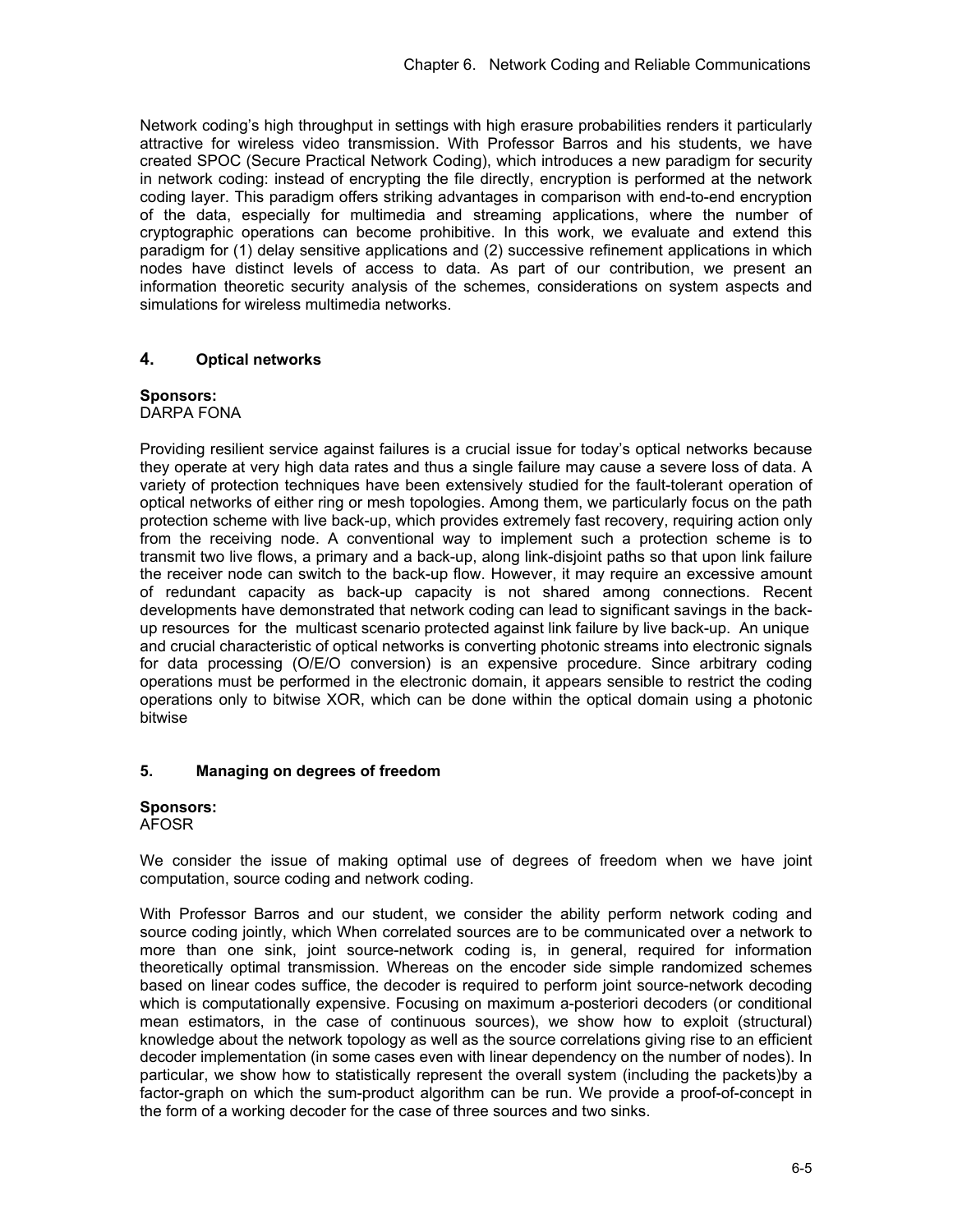With my student, we consider a tree network with k possibly correlated source processes in its leaves and a receiver in its root wishes to compute a deterministic function of these processes. Other nodes in this tree (called intermediate nodes) can compute some functions in demand. We want to find feasible rates for different links of this tree network (called the rate region of this network) and propose a coding scheme to achieve these rates. We only consider the lossless computation of the function.This problem was an open problem in general. But, for some simple networks under some special conditions, it has been solved. For instance, our previous work considered the rate region of a network with two transmitters and a receiver, under a condition on source random variables called the zigzag condition. The zigzag condition forces source sequences to be mostly jointly typical. Our work extends the previous results in two senses: first, we consider an arbitrary tree network with some intermediate nodes which are allowed to compute some functions, and second, we compute the rate region without considering any conditions. To do this, we define the joint graph entropy of some random variables and use it in our results. In some special cases, this general definition can be simplified to previous definitions proposed in our previous work. We also propose a framework to categorize different tree network topologies by using some concepts like auxiliary nodes, stage, etc. Our results show that for any tree network, it is sufficient for source nodes to compute minimum entropy colorings of their high probability subgraphs of their characteristic graphs satisfying a necessary and sufficient condition, which we term the coloring connectivity condition (C.C.C.), and then, to perform Slepian-Wolf compression. The intermediate nodes in the network may act like relays. Such a scheme, in which all processing is effected at the sources, can perform arbitrarily closely to the derived rate region with a vanishing probability of error at the receiver.

## **Publications**

## **Journal articles, accepted for publication**

- 1. S. Jing, Zheng, L., and Médard, M., "On Training with Feedback in Wideband Channels", *IEEE Journal on Selected Areas in Communications: Special Issue on Limited Feedback*, Volume 26, Issue 8, October 2008, pp:1607 - 1614*\*\**
- 2. L. D. Jennings, Lun, D. S., Médard, M., and Licht, S. "ClpP Hydrolyzes a Protein Substrate Processively and Independently with Respect to the ClpA ATPase: Mechanistic Studies of ATP-Independent Processive Proteolysis", *Biochemistry,*  47(44):11536-11546, November 2008
- 3. A. Eryilmaz, Ozdaglar, A., and Médard, M., "On the Delay and Throughput Gains of Coding in Unreliable Networks", *IEEE Transactions on Information Theory*, Volume 54, Issue 12, December 2008, pp:5511 - 5524
- 4. D. Lucani, Stojanovic, M., and Médard, M., "Channel Models and Network Coding based Lower Bound to Transmission Power for Multicast", *IEEE Journal on Selected Areas in Communications: Special Issue on Underwater Acoustic Networks*, Volume 26, Issue 9, December 2008, pp:1708 - 1719*\*\**
- 5. P. Youssef-Massaad, Zheng, L., and Médard, M., "Bursty Transmission and Glue Pouring: on Wireless Channels with Overhead Costs", *IEEE Transactions on Wireless Communications,* Volume 7, Issue 12, Part 2, December 2008, pp:5188 - 5194 \*\*
- 6. G. Weichenberg, Chan, V., and Médard, M., "Design and Analysis of Optical Flow Switched Networks" accepted to the *IEEE Journal of Optical Communications and Optical Networking*\*\*

## **Meeting papers, published**

- 7. S. Katti, Katabi, D., Balakrishnan, H., and Médard, M., "Symbol Level Network Coding for Wireless Mesh Networks", *Sigcomm,* August 2008
- 8. A. ParandehGheibi, Eryilmaz, A. Ozdaglar, A., and Médard, M., "Information Theory vs. Queueing Theory for Resource Allocation in Multiple Access Channels", **invited** paper, *PIMRC*, September 2008\*\*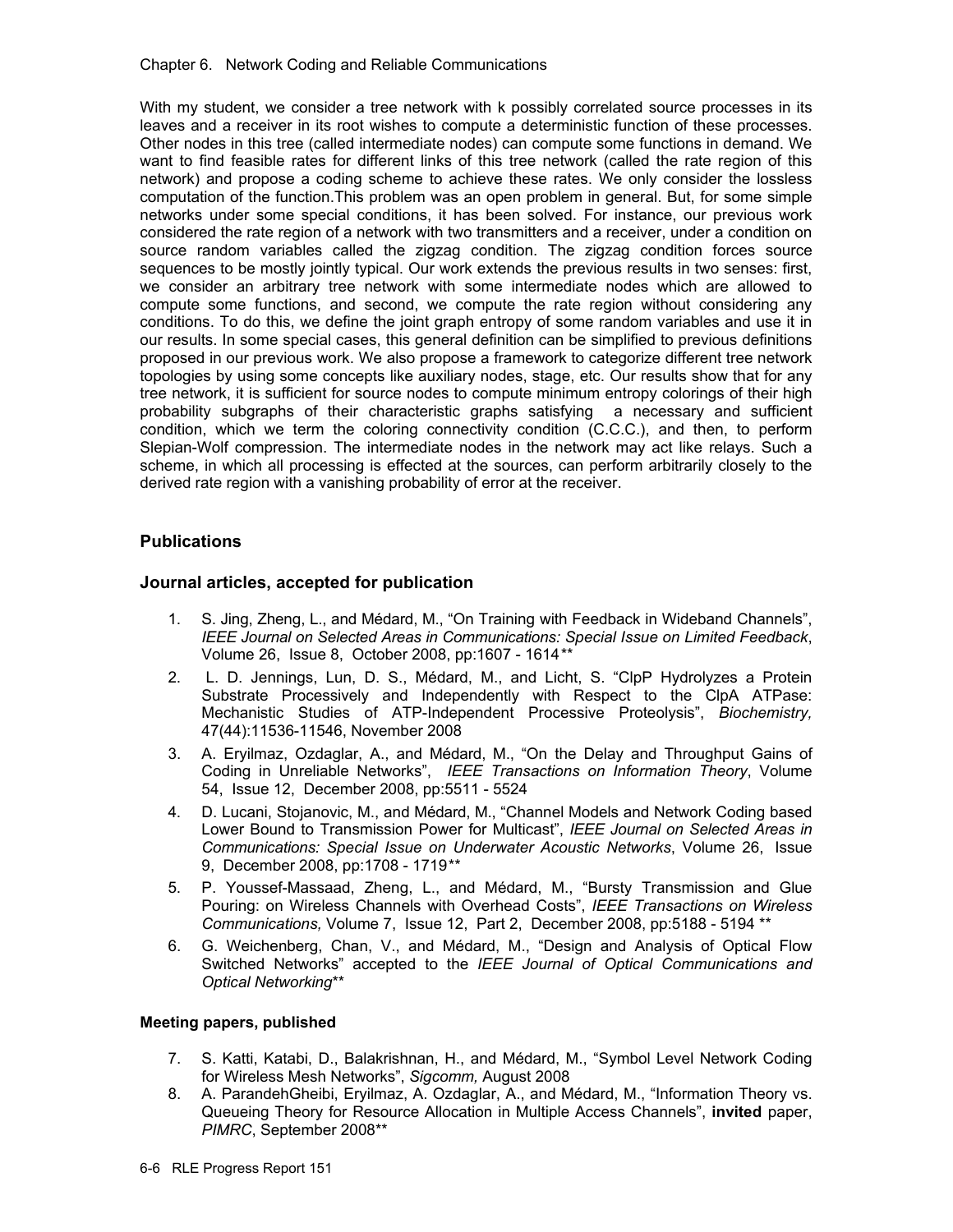- 9. S. Jing, Zheng, L., and Médard, M., "Layered Source-Channel Coding: Towards Unifying Multiple Description and Successive Refinement", **invited** paper, *Allerton Conference*, October 2008\*\*
- 10. M. Kim, Médard, M., O'Reilly, U.-M., "Integrating Network Coding into Heterogeneous Wireless Networks", *MILCOM*, November 2008\*\* (9.3)
- 11. M. Kim, Médard, M., Barros, J., "Counteracting Byzantine Adversaries with Network Coding: An Overhead Analysis", *MILCOM*, November 2008\*\* (9.5)
- 12. D. Lucani, Médard, M., and Stojanovic, M., "A Lower Bound to Transmission Power for Multicast in Underwater Networks using Network Coding", accepted to *ISITA*, December 2008\*\*
- 13. J.-K. Sundararajan, Shah, D., and Médard, M., "Online Network Coding for Optimal Throughput and Delay – the Three-Receiver Case", *ISITA*, December 2008\*\*
- 14. L. Lima, Barros, J., Vilela, J.-P., and Médard, M., "An Information-Theoretic Cryptanalysis of Randomized Network Coding - is Protecting the Code Enough?", *ISITA*, December 2008
- 15. D. Traskov, Heindlmaier, M., Médard, M., Koetter, R. and Lun, D.S., "Scheduling for Network Coded Multicast: A Conflict Graph Formulation", *4th IEEE Workshop on Broadband Wireless Access*, December 2008
- 16. D. Lucani, Médard, M. and Stojanovic, M. , "On Coding for Delay: New Approaches Based on Network Coding in Networks with Large Latency", **invited paper**, *ITA conference*, February 2009
- 17. D. Lucani, Médard, M. and Stojanovic, M. , "Random Linear Network Coding for Time Division Duplexing: When to Stop Talking and Start Listening", *INFOCOM 2009,* April 2009\*\*
- 18. M. Kim, O'Reilly, U.-M., Médard, M. and Traskov, D., "An Evolutionary Approach To Inter-Session Network Coding", *INFOCOM 2009,* April 2009\*\*
- 19. J.-K. Sundararajan, Shah, D., Médard, M., Mitzenmacher, M, Barros, J. "Network Coding Meets TCP", *INFOCOM 2009,* April 2009\*\*
- 20. D. Lucani, Médard, M. and Stojanovic, M. , "Random Linear Network Coding For Time Division Duplexing: Energy Analysis", *ICC Communication Theory Workshop*, June 2009\*\*
- 21. C. Ng, Médard, M. and Ozdaglar, A., "Completion Time Minimization and Robust Power Control in Wireless Packet Networks", *ICC Communication Theory Workshop*, June 2009
- 22. D. Lucani, Médard, M. and Stojanovic, M. , "Completion Time Minimization and Robust Power Control in Wireless Packet Networks", accepted to *ICC Communication Theory Workshop*, June 2009\*\*
- 23. G. Weichenberg, Chan, V.W.S. and Médard, M., "Performance Analysis of Optical Flow Switching", *ICC Optical Networks,* June 2009\*\*
- 24. R. Koetter, Effros, M. and Médard, M., "On a theory of network equivalence", accepted to *Information Theory Workshop*, June 2009
- 25. D. Lucani, Fitzek, F., Médard, M. and Stojanovic, M., "Network Coding For Data Dissemination: It Is Not What You Know, But What Your Neighbors Don't Know", **invited** paper, *RAWNET*s, June 2009\*\*
- 26. J.-K. Sundararajan, Sadeghi, P. and Médard, M., "A feedback-based adaptive broadcast coding scheme for minimizing in-order delivery delay", *Netcod*, June 2009\*\*
- 27. D. Lucani, Médard, M. and Stojanovic, M., "Broadcasting in time-division duplexing: A random linear network coding approach", *Netcod*, June 2009\*\*
- 28. M. Kim, Médard, M., Barros, J. and Koetter, R., "An Algebraic Watchdog for Wireless Network Coding", *ISIT*, July 2009\*\*
- 29. D. Lucani, Médard, M. and Stojanovic, M., "Random Linear Network Coding for Time-Division Duplexing: Queueing Analysis", *ISIT*, July 2009\*\*
- 30. G. Maierbacher, Barros, J., and Médard, M., "Practical Source-Network Decoding", **invited** paper, accepted to *IEEE International Symposium on Wireless Communication Systems*, 2009
- 31. D. Lucani, Médard, M. and Stojanovic, M., "Random Linear Network Coding for Time-Division Duplexing: Field Size Considerations", accepted to the *IEEE Globecom 2009 Communication Theory Symposium*\*\*